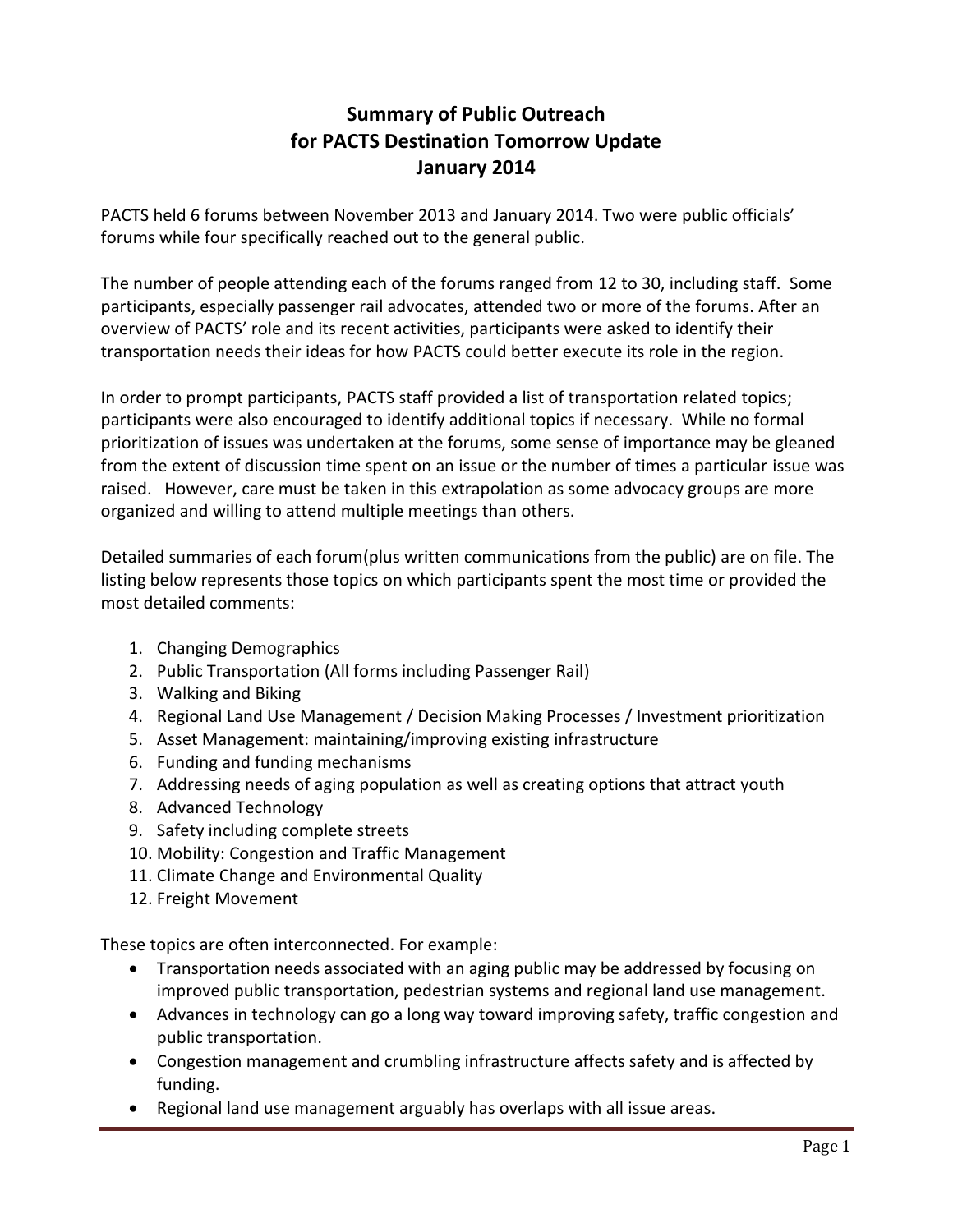For purposes of this summary, the first six topics will be the focus and will integrate comments made relative to the remaining six. See the final page for some closing remarks.

## **1. Changing demographics of the PACTS region**.

While some discussion focused on very specific projects, most participants offered suggestions affecting the overall transportation system and the manner in which decisions were made. Some suggested that developing education tools on the topics of transportation services and funding and the impacts of individual day-to-day living decisions may help the general public better understand how they might impact transportation decisions.

While viewed by some as an important direction to move toward, others voiced the opinion that inter-local, regional, collaborative land use and transportation decision making is not likely to gain much political support especially by rural communities.

Others urged PACTS to use more sophisticated decision making models to assure that funding decisions made resulted in progress toward overall objectives (LUTRAQ, INVEST etc.). Some participants felt that PACTS has regional authority to guide land development while others thought that initiating a regional discussion about land use management would be a more prudent approach to begin with.

Young people are moving to the cities and are less auto-centric causing more demand for public transportation. However, more rural areas of the PACTS region remain largely auto-centric. Rural areas have a higher proportion of commuters that cannot be feasibly served by public transportation necessitating continued investment in the highway network.

The immigrant population is growing in the most urbanized areas but the correlation between neighborhoods with a significant amount of immigrants and adequate transit may require further analysis.

PACTS' advocacy efforts need to be addressed to Augusta and to member communities. Better collaboration with the state (and other agencies/providers) was also identified as a need.

# **2. Public Transportation (all forms including Passenger Rail /Advancing Technology)**

Public transportation is a multi-faceted system that includes fixed route, intercity, commuter, demand response and para-transit bus/van service as well as trains, taxis and trolleys. To forum participants, commuter and intercity transportation options in the form of passenger rail and fixed route transit services rose to the top in terms of transportation need.

**System Design and Operations:** The issue of making transit more viable received a lot of attention. Reliability, seamlessness, timeliness, frequency, low cost, and right sizing of equipment were all thought to be the key components as well as coordinated policies for parking (both pricing and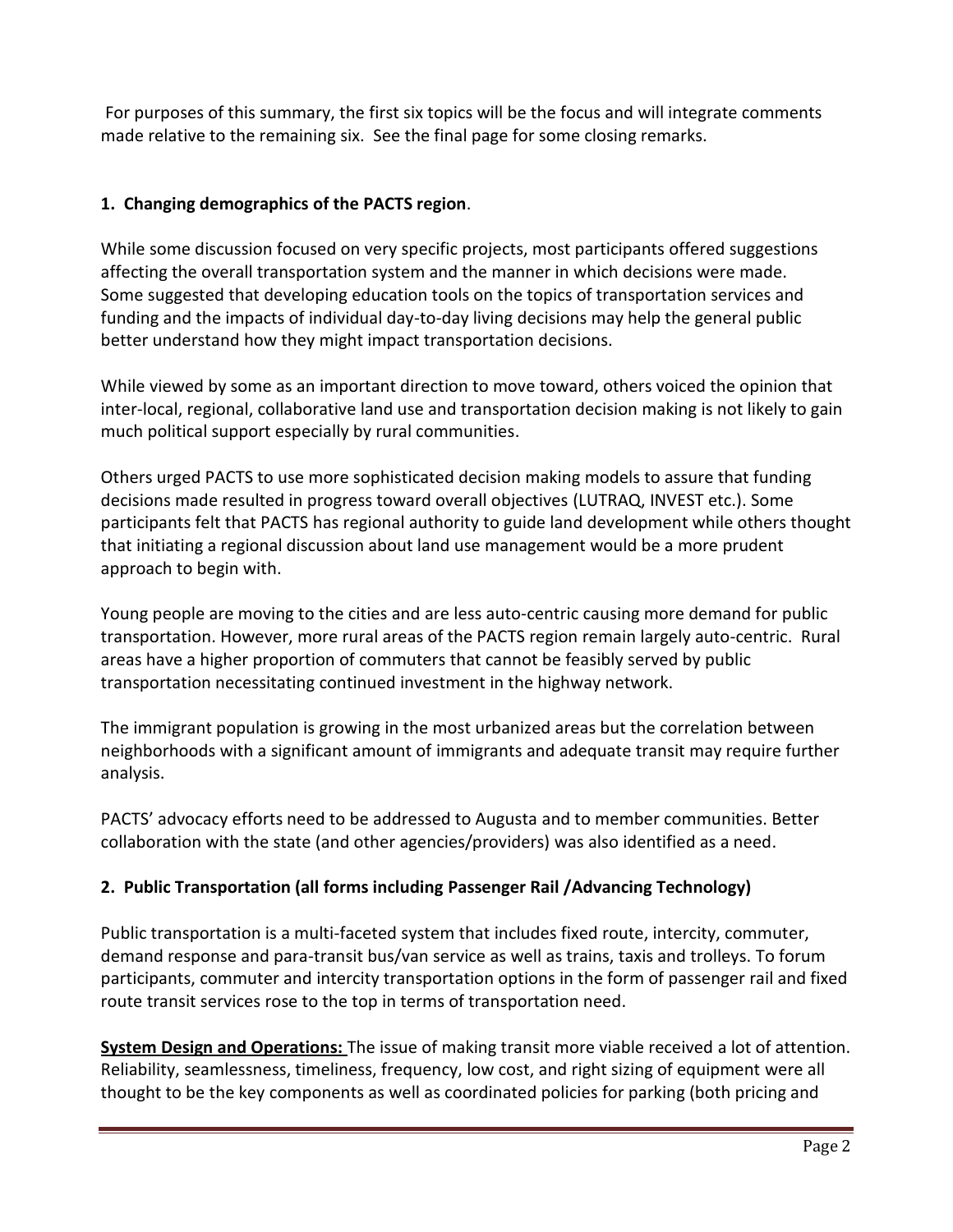availability). Nairobi and Matatus Kenya, New York, Boulder, Miami, Charlotte, San Francisco systems were cited as examples to evaluate and emulate as appropriate.

Participants suggested that socio-economic and demographic data including jobs/housing connection be considered. They also acknowledged the challenge of meeting multiple competing transit service needs (students vs. commuters vs. elderly etc.); there is no "one-size fits all" system. Some argued that passenger transportation effectiveness increases with expansion of system while others believed that employing new technology (such as automatic vehicle location utilized on Smartphones) would improve its effectiveness including the need for attractive vehicles.

In considering the readiness of the region for full-scale transit, education and performance measures were cited as necessary components of any system design. Others suggested that parking prices needed to be changed in a thoughtful manner so as to avoid migration to the suburbs. Some advocated for a regional board to establish consistent fares and operating budgets and policies. Some thought there was a need for a regional taxi authority to step up licensing compliance and quality standards.

The Mountain Division rail was cited as another good investment in terms of removing freight truck congestion from highways; some also saw it as a viable passenger rail option if it were upgraded to Class 3 standard.

**Studies/efforts in the works:** While seen as a viable option for some, Portland and Auburn passenger rail was viewed with skepticism by others. Some saw the use of intercity bus for such service to be a more logical solution to the need to transport 1000 commuters per day. Metro commuter service from Portland to Yarmouth is desirable. Train users want more convenient service to the north or for shorter trips.

**Future Planning:** Rail and transit plans need to include consideration of connections to and from rail and bus stops. Planning for any new highway capacity, such as the Gorham East-West connector needs to include consideration of a bus-only lane. Exploring options from away is highly encouraged. (Curitiba Brazil, Montreal for example)

**Funding Partnerships:** Trolley systems, such as in Biddeford/Saco, should be re-established through public private partnerships.

#### **3. Walking and Bicycling**

There was general agreement that highway improvements are an opportunity to improve bicycle and pedestrian services. Bicycle and pedestrian systems need continuity and consistency. Gaps (like Eastern Trail between Wainwright Field and the Nonesuch River or in Yarmouth at East Main Bridge and others) need to be filled and users need to have predictable experiences traveling between communities. Highway should be designed as complete streets and retrofitted accordingly (reducing lane widths, paving shoulders, traffic signal recognition of bikes, universal pedestrian priority, closing streets off to cars and trucks, .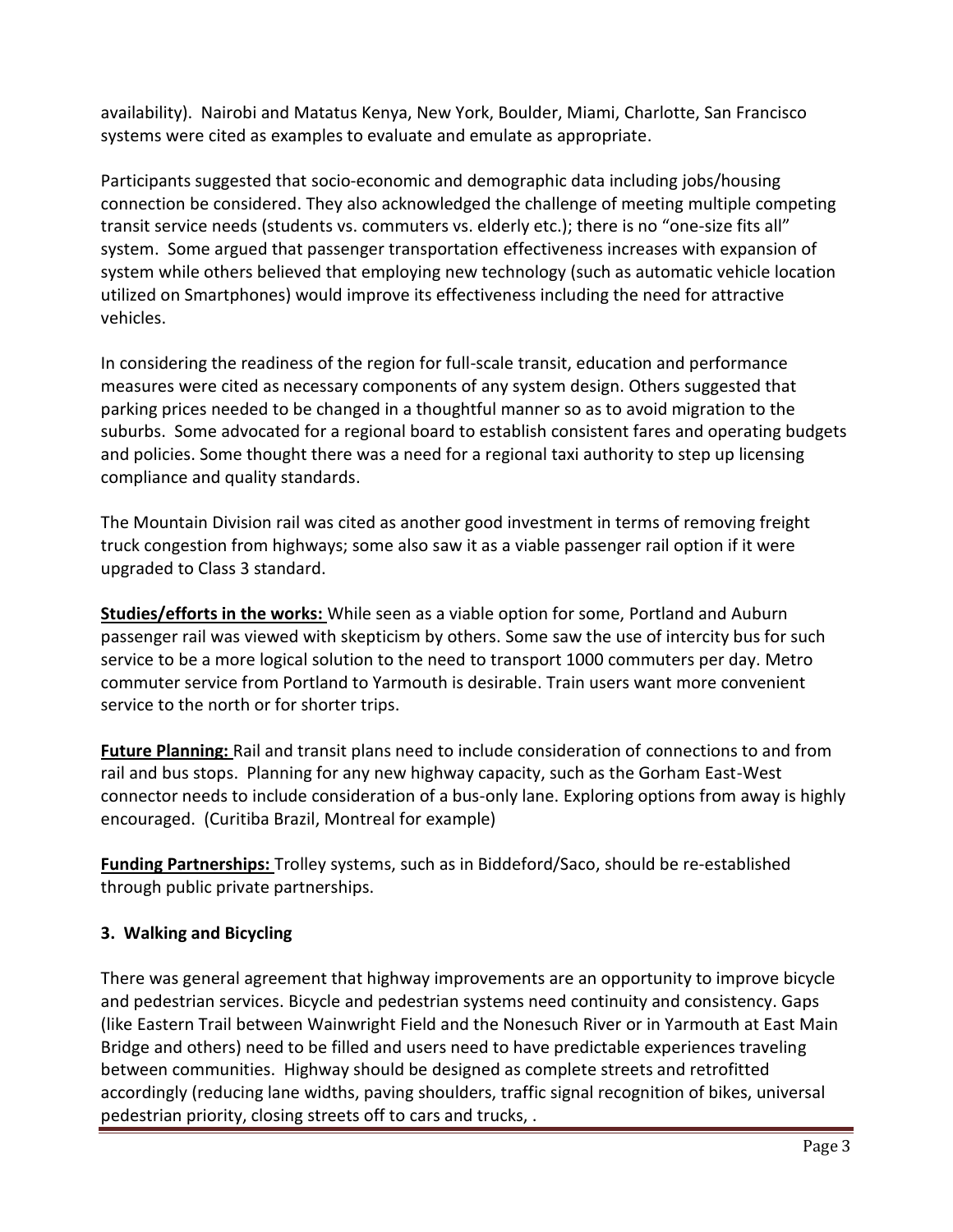### **4. Asset Management: maintaining/improving existing infrastructure**

There was general agreement that as a society we need to take care of the infrastructure we have before we expand the network or add more services. However, some argued that it was time to allow some components of the highway system to fall into disrepair (in support of divestiture) and funnel limited transportation dollars to systems that would generate the most return on investment. This sentiment blended well with the viewpoints of those interested in directing growth in ways that increased density and diversity in places where it could take advantage of walking, biking and transit systems and thereby reduce reliance on highways by automobiles.

**Mobility Management:** Some argued that congestion was relative with some spots hotter than others. They suggested reducing congestion by using a variety of techniques including expanding transit, coordinating signals, use of complete streets policies/design parameters, use of dynamic message boards, re-designing intersections, coordinating zoning and density standards, diverting I-295 through traffic away from Portland peninsula, creating new capacity such as a Gorham East-West toll connector and strategizing ways to address movement of freight throughout the region.

**Safety Management:** There was little specific discussion of safety needs as an issue unto itself. Most safety related comments were associated with improvements to bike-ped, highway, and public transportation systems.

**Environmental/Sustainability:** In terms of asset management, some cited the need to weave sustainability actions, such as storm water management and storm surge management, into every aspect of the PACTS plan. Others suggested that PACTS promote conversion of all fleets to natural gas.

#### **5. Regional Land Use Management / Decision Making Processes / Investment prioritization**

Regional land use management is a complex issue driven by myriad values. Each community now manages their own land use development and so one community's policies often have a spillover effect into another community. It was generally recognized that quality of life could benefit from an integrated pedestrian, bicycle and transit system.

Inter-municipal collaborative land use planning and management is viewed as an ideal that could align land use policies between adjoining communities serving to level the playing field between communities which could attract certain development along corridors and near bus stops. Others saw regional land use authority as the basis for an investment decision tool that relied on incentives and dis-incentives. A regional transfer of development rights program was also thought to be a tool that could benefit the region.

Maine's Sensible Transportation Policy Act is a law based on the principles of connecting land use with transportation. Participants recognized that the current political environment doesn't support using the incentives in the law.